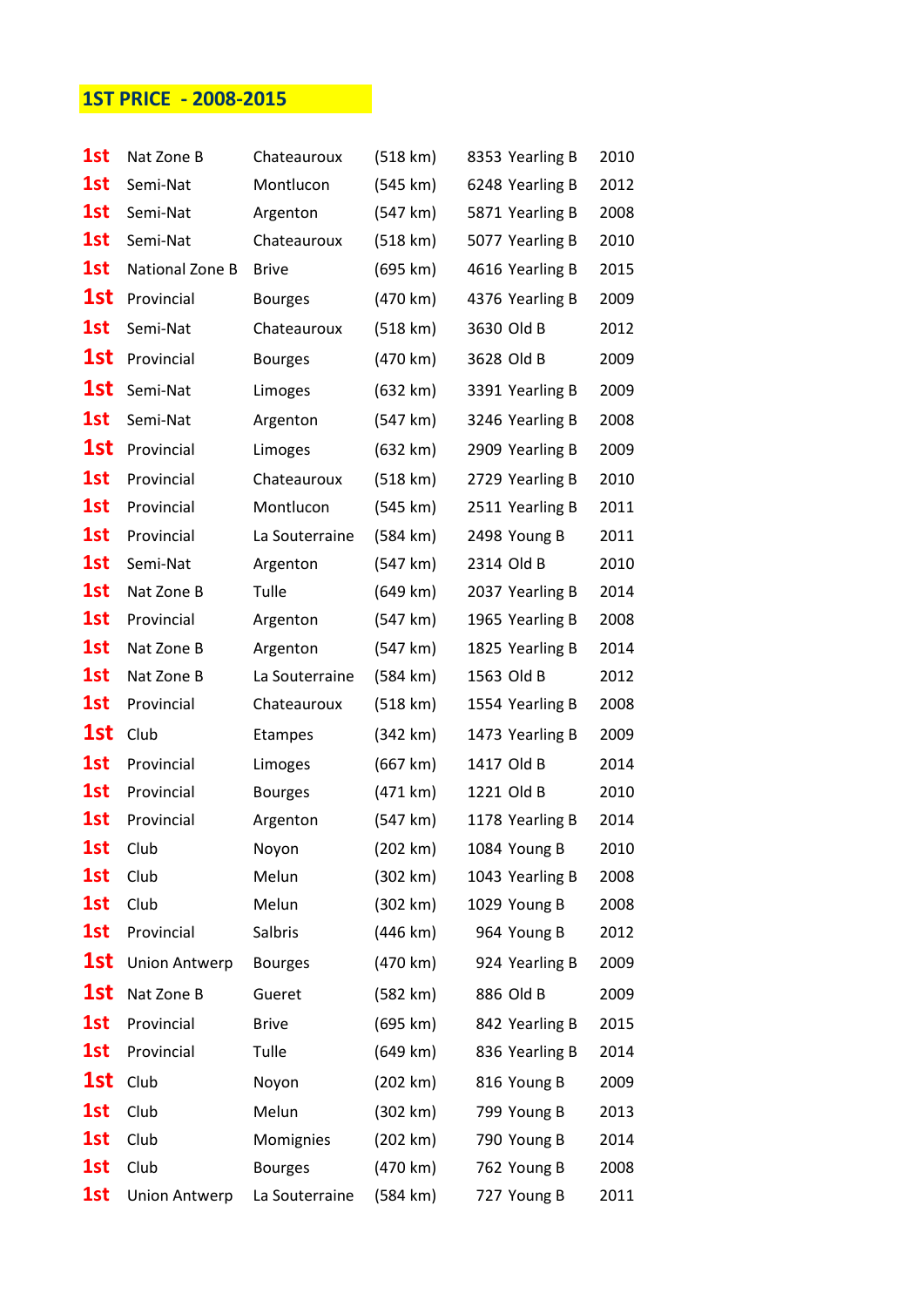| 1st | Club                 | Noyon          | (202 km)           | 723 Young B    | 2013 |
|-----|----------------------|----------------|--------------------|----------------|------|
| 1st | Club                 | <b>Bourges</b> | (470 km)           | 717 Yearling B | 2011 |
| 1st | Provincial           | La Souterraine | (584 km)           | 686 Old B      | 2012 |
| 1st | Club                 | Montlucon      | (545 km)           | 670 Yearling B | 2012 |
| 1st | <b>Union Antwerp</b> | <b>Bourges</b> | (470 km)           | 646 Old B      | 2009 |
| 1st | Club                 | Momignies      | (202 km)           | 626 Young B    | 2015 |
| 1st | <b>Union Antwerp</b> | La Souterraine | $(584 \text{ km})$ | 605 Young B    | 2009 |
| 1st | Club                 | <b>Bourges</b> | (470 km)           | 602 Yearling B | 2013 |
| 1st | Club                 | La Souterraine | (584 km)           | 587 Young B    | 2011 |
| 1st | Club                 | <b>Bourges</b> | (470 km)           | 553 Yearling B | 2011 |
| 1st | <b>Union Antwerp</b> | <b>Bourges</b> | (470 km)           | 546 Yearling B | 2008 |
| 1st | Club                 | Noyon          | (202 km)           | 545 Young B    | 2015 |
| 1st | Club                 | Chateauroux    | (518 km)           | 542 Yearling B | 2012 |
| 1st | <b>Union Antwerp</b> | Limoges        | (632 km)           | 541 Yearling B | 2009 |
| 1st | Club                 | Dourdan        | (359 km)           | 539 Yearling B | 2008 |
| 1st | <b>Union Antwerp</b> | <b>Bourges</b> | (470 km)           | 533 Old B      | 2013 |
| 1st | Club                 | <b>Blois</b>   | (455 km)           | 525 Young B    | 2009 |
| 1st | Club                 | Noyon          | (202 km)           | 505 Young B    | 2012 |
| 1st | Club                 | Argenton       | (547 km)           | 499 Young B    | 2011 |
| 1st | Club                 | Noyon          | (202 km)           | 497 Young B    | 2009 |
| 1st | Club                 | Chateauroux    | (518 km)           | 495 Old B      | 2011 |
| 1st | Club                 | Chateauroux    | (518 km)           | 490 Yearling B | 2012 |
| 1st | Club                 | La Souterraine | $(584 \text{ km})$ | 478 Young B    | 2010 |
| 1st | <b>Union Antwerp</b> | Argenton       | (547 km)           | 472 Yearling B | 2013 |
| 1st | Club                 | Pithiviers     | (365 km)           | 470 Young B    | 2011 |
| 1st | <b>Union Antwerp</b> | <b>Bourges</b> | (470 km)           | 469 Yearling B | 2012 |
| 1st | Club                 | <b>Bourges</b> | (470 km)           | 461 Yearling B | 2009 |
| 1st | <b>Union Antwerp</b> | Montlucon      | (545 km)           | 448 Yearling B | 2009 |
| 1st | <b>Union Antwerp</b> | <b>Blois</b>   | (455 km)           | 447 Young B    | 2011 |
| 1st | Club                 | Montlucon      | (545 km)           | 446 Yearling B | 2011 |
| 1st | Club                 | Soissons       | (202 km)           | 443 Yearling B | 2014 |
| 1st | <b>Union Antwerp</b> | Chateauroux    | (518 km)           | 442 Yearling B | 2011 |
| 1st | Club                 | <b>Bourges</b> | (470 km)           | 440 Yearling B | 2014 |
| 1st | Provincial           | Gueret         | (582 km)           | 436 Old B      | 2010 |
| 1st | <b>Union Antwerp</b> | Chateauroux    | (518 km)           | 432 Yearling B | 2009 |
| 1st | <b>Union Antwerp</b> | Montlucon      | (545 km)           | 428 Old B      | 2008 |
| 1st | Club                 | Momignies      | (119 km)           | 419 Young B    | 2013 |
| 1st | Club                 | Montlucon      | (545 km)           | 385 Yearling B | 2012 |
| 1st | <b>Union Antwerp</b> | Vierzon        | (467 km)           | 383 Old B      | 2008 |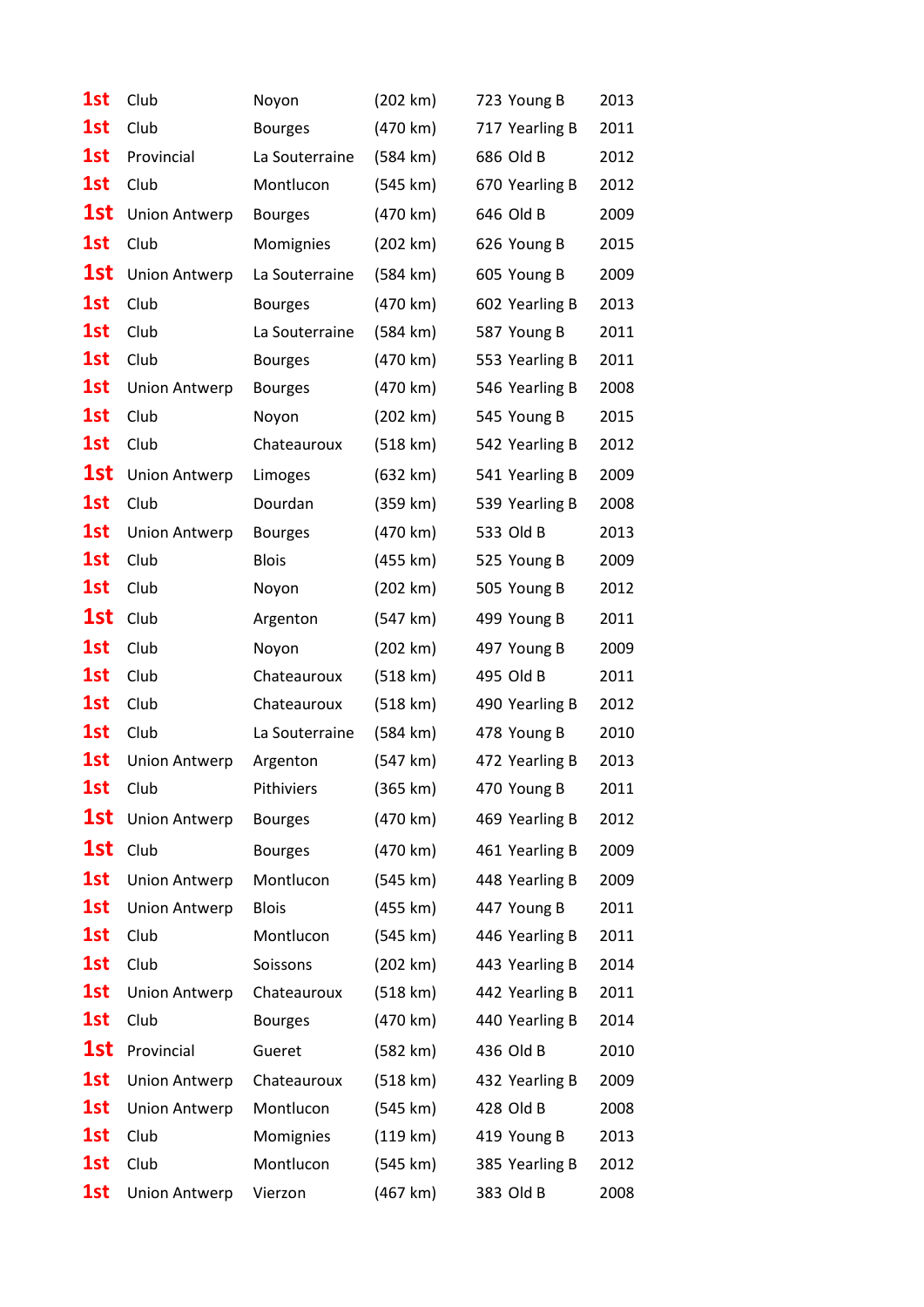| 1st | Club                 | Chateauroux              | (518 km)           | 383 Yearling B | 2012 |
|-----|----------------------|--------------------------|--------------------|----------------|------|
| 1st | Club                 | Vierzon                  | (467 km)           | 383 Old B      | 2010 |
| 1st | <b>Union Antwerp</b> | Chateauroux              | (518 km)           | 380 Yearling B | 2008 |
| 1st | Club                 | Noyon                    | (202 km)           | 369 Yearling B | 2008 |
| 1st | Club                 | <b>Bourges</b>           | (470 km)           | 362 Yearling B | 2013 |
| 1st | Club                 | Momignies                | (202 km)           | 337 Yearling B | 2014 |
| 1st | Club                 | La Souterraine           | $(584 \text{ km})$ | 329 Young B    | 2010 |
| 1st | Club                 | <b>Blois</b>             | (455 km)           | 327 Young B    | 2009 |
| 1st | Club                 | Soissons                 | (202 km)           | 324 Yearling B | 2014 |
| 1st | Club                 | Montlucon                | (545 km)           | 321 Yearling B | 2013 |
| 1st | Club                 | Salbris                  | $(446 \text{ km})$ | 316 Young B    | 2012 |
| 1st | Club                 | <b>Bourges</b>           | (470 km)           | 312 Old B      | 2012 |
| 1st | Club                 | Orleans                  | (400 km)           | 311 Young B    | 2013 |
| 1st | <b>Union Antwerp</b> | Limoges                  | (667 km)           | 309 Old B      | 2014 |
| 1st | <b>Union Antwerp</b> | Vierzon                  | (467 km)           | 302 Old B      | 2009 |
| 1st | Club                 | <b>Bourges</b>           | (471 km)           | 297 Old B      | 2010 |
| 1st | Club                 | Noyon                    | (365 km)           | 291 Old B      | 2010 |
| 1st | Club                 | Limoges                  | (632 km)           | 284 Yearling B | 2010 |
| 1st | Club                 | Montlucon                | (545 km)           | 276 Yearling B | 2009 |
| 1st | Club                 | <b>Bourges</b>           | (470 km)           | 271 Yearling B | 2011 |
| 1st | Club                 | Quievrain                | (93 km)            | 268 Yearling B | 2009 |
| 1st | Club                 | Chateauroux              | (518 km)           | 266 Yearling B | 2010 |
| 1st | Club                 | Argenton                 | (547 km)           | 259 Yearling B | 2013 |
| 1st | <b>Union Antwerp</b> | Argenton                 | (547 km)           | 259 Yearling B | 2014 |
| 1st | Club                 | Marne La Vallee (287 km) |                    | 255 Old B      | 2012 |
| 1st | Club                 | Chateauroux              | (518 km)           | 240 Yearling B | 2012 |
| 1st | Club                 | Nanteuil                 | $(252 \text{ km})$ | 239 Yearling B | 2009 |
| 1st | Club                 | <b>Bourges</b>           | (470 km)           | 234 Yearling B | 2012 |
| 1st | <b>Union Antwerp</b> | <b>Bourges</b>           | (471 km)           | 227 Old B      | 2008 |
| 1st | Club                 | Marne La Vallee (287 km) |                    | 220 Old B      | 2010 |
| 1st | Club                 | Momignies                | (119 km)           | 219 Yearling B | 2012 |
| 1st | <b>Union Antwerp</b> | Argenton                 | (547 km)           | 218 Yearling B | 2012 |
| 1st | Club                 | Soissons                 | (202 km)           | 217 Yearling B | 2014 |
| 1st | Club                 | Montlucon                | (545 km)           | 215 Yearling B | 2012 |
| 1st | Club                 | Soissons                 | (202 km)           | 214 Old B      | 2014 |
| 1st | Club                 | Chateauroux              | (518 km)           | 212 Old B      | 2008 |
| 1st | Club                 | Chateauroux              | (518 km)           | 209 Old B      | 2012 |
| 1st | Club                 | Marne La Vallee (287 km) |                    | 207 Old B      | 2012 |
| 1st | <b>Union Antwerp</b> | Salbris                  | $(446 \text{ km})$ | 204 Young B    | 2010 |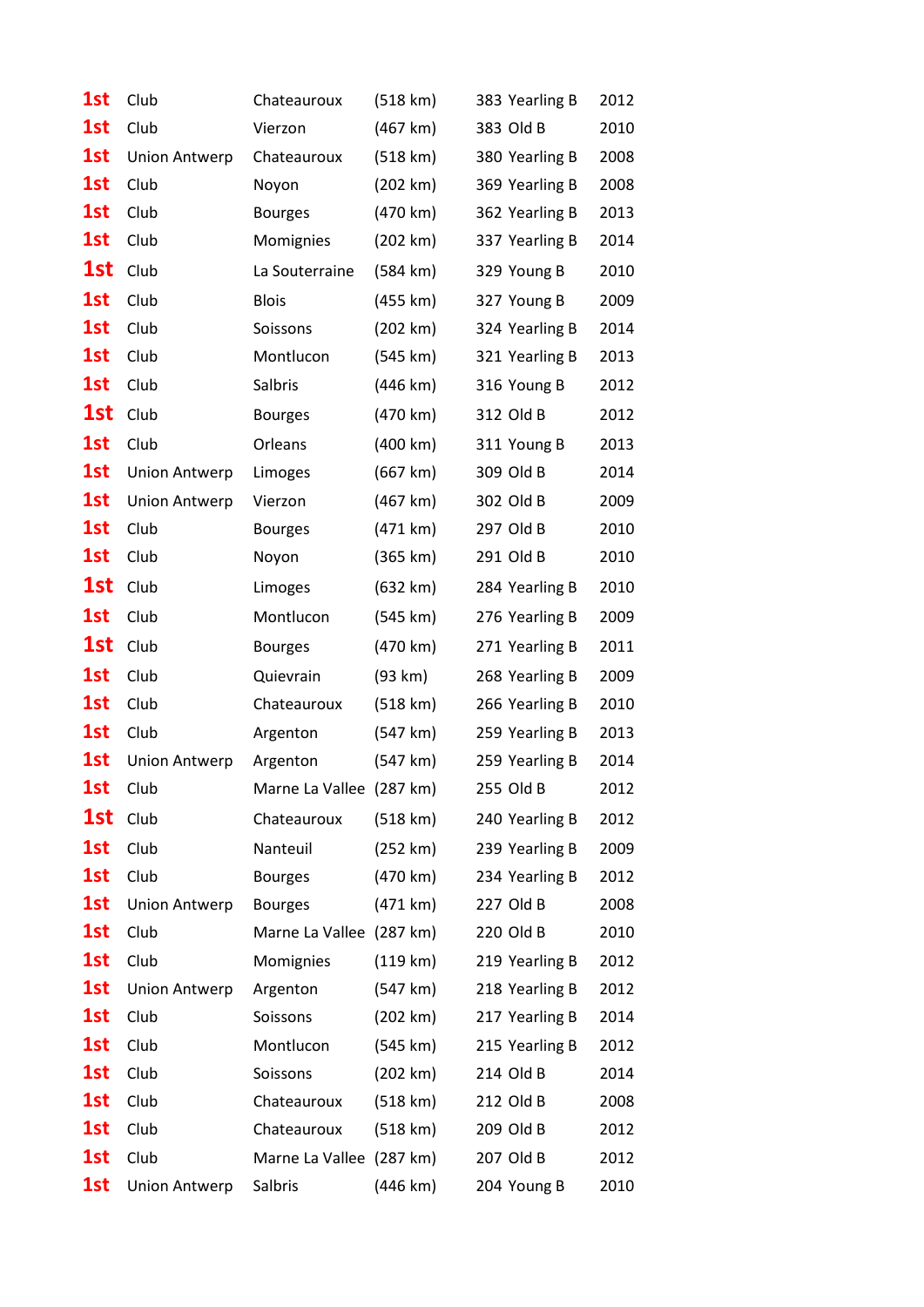| 1st | Club                 | Salbris        | $(446 \text{ km})$ | 202 Young B    | 2012 |
|-----|----------------------|----------------|--------------------|----------------|------|
| 1st | <b>Union Antwerp</b> | Tulle          | (649 km)           | 201 Yearling B | 2014 |
| 1st | Club                 | Gien           | (401 km)           | 191 Yearling B | 2014 |
| 1st | <b>Union Antwerp</b> | <b>Brive</b>   | (695 km)           | 177 Yearling B | 2015 |
| 1st | Club                 | Noyon          | (202 km)           | 176 Old B      | 2012 |
| 1st | Club                 | Quievrain      | (93 km)            | 175 Old B      | 2011 |
| 1st | Club                 | Argenton       | (547 B)            | 175 Yearling B | 2011 |
| 1st | Club                 | Argenton       | (547 km)           | 164 Old B      | 2010 |
| 1st | Club                 | Angerville     | (359 km)           | 164 Old B      | 2008 |
| 1st | Club                 | <b>Blois</b>   | (455 km)           | 161 Yearling B | 2010 |
| 1st | Club                 | La Souterraine | (584 km)           | 161 Old B      | 2013 |
| 1st | Club                 | Limoges        | (667 km)           | 161 Old B      | 2014 |
| 1st | Club                 | <b>Brive</b>   | (695 km)           | 161 Yearling B | 2015 |
| 1st | Club                 | Toury          | (375 km)           | 160 Old B      | 2011 |
| 1st | Club                 | La Souterraine | (584 km)           | 158 Old B      | 2012 |
| 1st | Club                 | La Souterraine | (584 km)           | 153 Old B      | 2008 |
| 1st | Club                 | Soissons       | (202 km)           | 153 Yearling B | 2014 |
| 1st | Club                 | Angerville     | (359 km)           | 150 Old B      | 2010 |
| 1st | Club                 | <b>Bourges</b> | (471 km)           | 146 Old B      | 2012 |
| 1st | Club                 | La Souterraine | $(584 \text{ km})$ | 140 Old B      | 2009 |
|     |                      |                |                    |                |      |
| 1st | <b>Union Antwerp</b> | Chalon         | (473 km)           | 140 Yearling B | 2015 |
| 1st | Club                 | Salbris        | $(446 \text{ km})$ | 123 Young B    | 2010 |
| 1st | Club                 | Argenton       | (547 km)           | 122 Yearling B | 2014 |
| 1st | Club                 | Argenton       | (547 km)           | 122 Old B      | 2015 |
| 1st | Club                 | Blois          | (455 km)           | 120 Old B      | 2012 |
| 1st | Club                 | Noyon          | (202 km)           | 117 Old B      | 2009 |
| 1st | Club                 | Tulle          | (649 km)           | 113 Yearling B | 2014 |
| 1st | Club                 | Argenton       | (547 km)           | 107 Old B      | 2012 |
| 1st | Club                 | <b>Blois</b>   | (455 km)           | 106 Yearling B | 2012 |
| 1st | Club                 | Chateauroux    | (518 km)           | 106 Yearling B | 2010 |
| 1st | Club                 | Chateauroux    | (518 km)           | 99 Old B       | 2012 |
| 1st | Club                 | La Souterraine | (584 km)           | 96 Old B       | 2014 |
| 1st | Club                 | Soissons       | (213 km)           | 95 Old B       | 2008 |
| 1st | Club                 | Soissons       | (213 km)           | 93 Old B       | 2009 |
| 1st | Club                 | Vierzon        | (467 km)           | 89 Yearling B  | 2012 |
| 1st | Club                 | Momignies      | (202 km)           | 87 Yearling B  | 2014 |
| 1st | Club                 | Argenton       | (547 km)           | 81 Yearling B  | 2012 |
| 1st | Club                 | Limoges        | (667 km)           | 80 Old B       | 2014 |
| 1st | Club                 | <b>Blois</b>   | (455 km)           | 79 Old B       | 2008 |